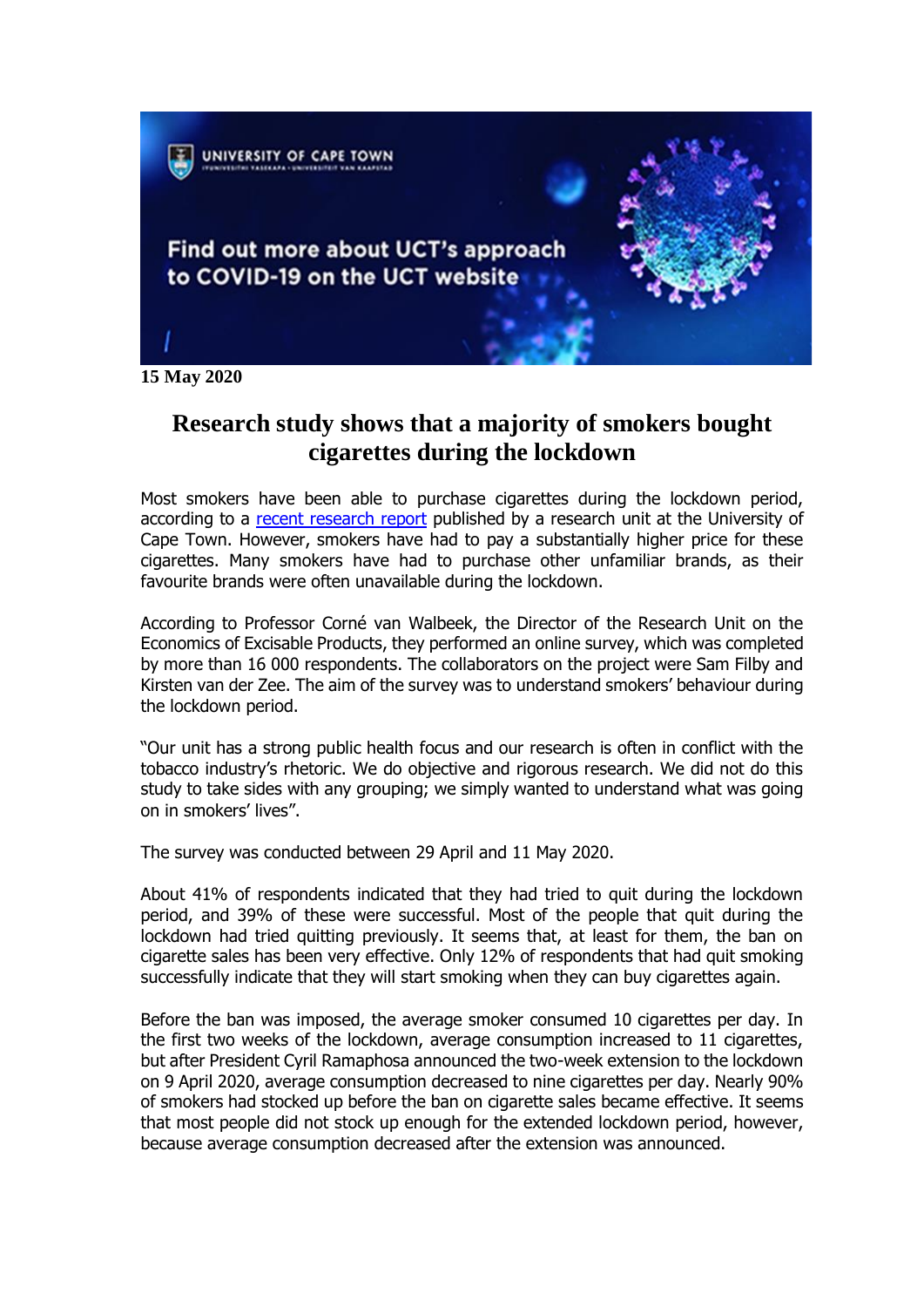More than 90% of smokers bought cigarettes during the lockdown, despite the ban on tobacco sales. According to Van Walbeek the distribution network through which smokers buy their cigarettes has changed considerably. Whereas formal retailers were the dominant outlets for cigarettes before the lockdown (56%), they have all but disappeared during the lockdown (3%). The number of people using street vendors has risen from 3% before the lockdown to 26% during the lockdown, while the proportion of people relying on house shops has risen from 4% to 18%. Meanwhile 4% of survey respondents indicated that they had purchased their cigarettes through 'drug dealers', 'cigarette smugglers', or 'black market traders'.

In line with the proliferation of street vendors, the percentage of people purchasing single cigarettes has more than tripled during the lockdown period. This is a serious problem for public health in South Africa, especially in a post-COVID world.

The lockdown has resulted in a transformation of the cigarette market in terms of brands. The survey results show that before the lockdown, 81% of smokers smoked brands produced by the multinational companies (MNCs), while 19% of smokers consumed brands produced by local or regional manufacturers. During the lockdown, 63% of smokers reported smoking brands by local producers, while 37% of smokers reported smoking brands produced by the MNCs. Whereas British American Tobacco dominated the market before the lockdown with a market share of more than 60%, the market has become more fragmented after the lockdown. The largest seller of cigarettes during the lockdown period is Gold Leaf Tobacco, with a 30% market share, followed by British American Tobacco with 24% market share, Carnilinx with 10% and Best Tobacco Company with 9%

The average price of cigarettes reported by respondents increased by 90% from the prelockdown period. Van der Zee, a collaborator on the project, explains as follows: "Using advanced statistical techniques, we were able to quantify which factors are associated with the price increase. We use the information that the respondents provide and see how a particular characteristic is associated with the percentage change in the price. The technique allows us to see what the impact of a particular characteristic is, independent of the other things that might change."

The research team found that rich people reported a much larger price increase in the prices that they paid, relative to poor people. Says Van Walbeek: "One would expect this, as rich people have more money to pay the higher prices. It gives us confidence in the quality of the responses and in the modelling, because the model is confirming what we know from economics."

The research team found that the prices reported by respondents were increasing, even during the time the survey was being conducted. They found that the price of cigarettes increased by an average of 4.4% per day over the 13 days of the survey. In the space of two weeks the average price has increased by more than 50%. "Such increases in the price of cigarettes are consistent with hyper-inflation. The fact that prices are increasing so rapidly indicates that the cigarette market is in absolute chaos. Smokers are desperate and are willing to pay exorbitant prices to get their fix, even if it is of an unknown source," says Van Walbeek.

People living on farms, rural areas and towns experienced much higher increases in the price that they paid for cigarettes during the lockdown compared to people living in the suburbs, especially people living in informal settlements and townships. "It seems that